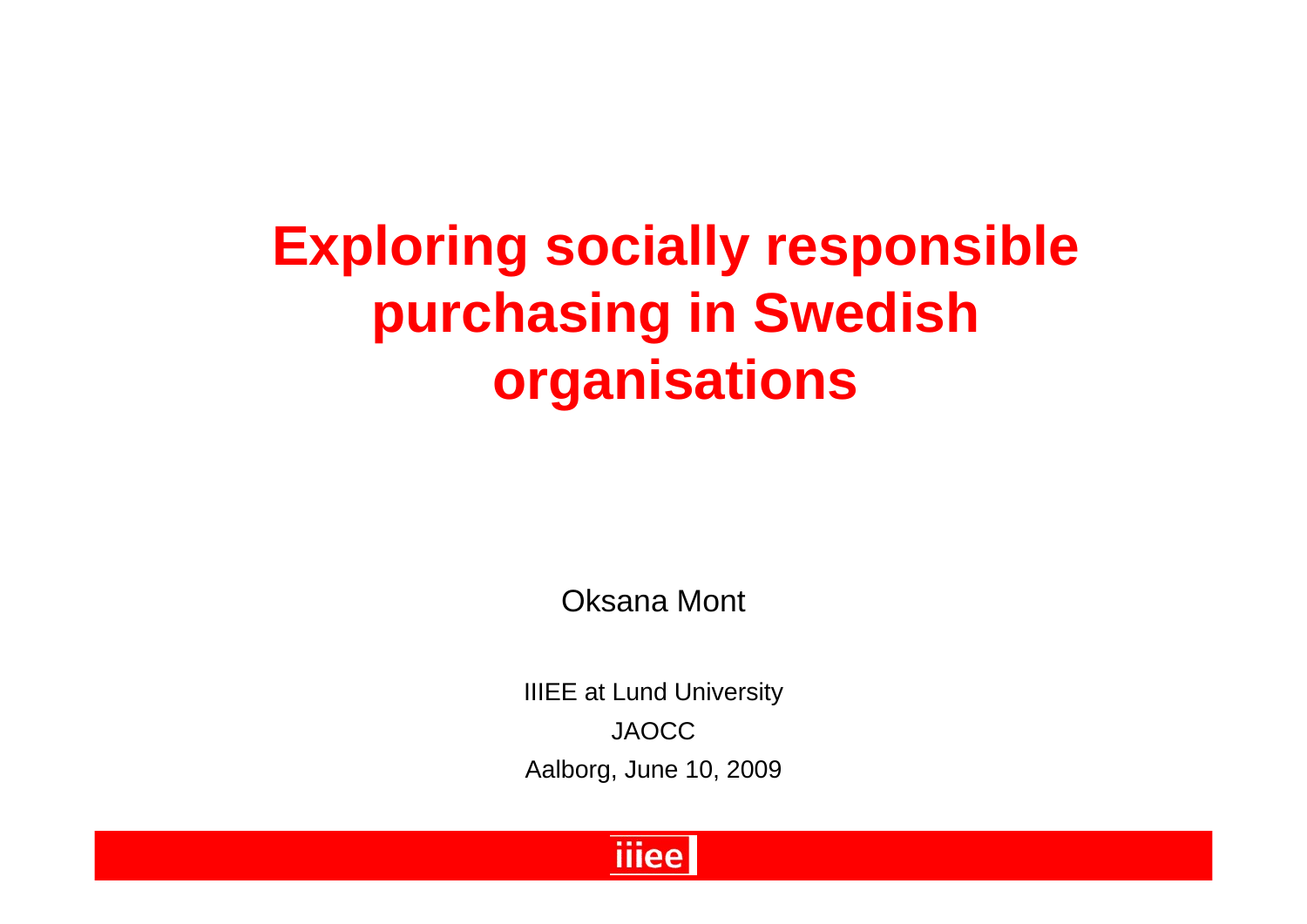#### Problem statement

- Gap between the societal desire of SRP and the slow implementation and uptake across organisations.
- The extent of deployment and integration of SRP policies differs significantly.

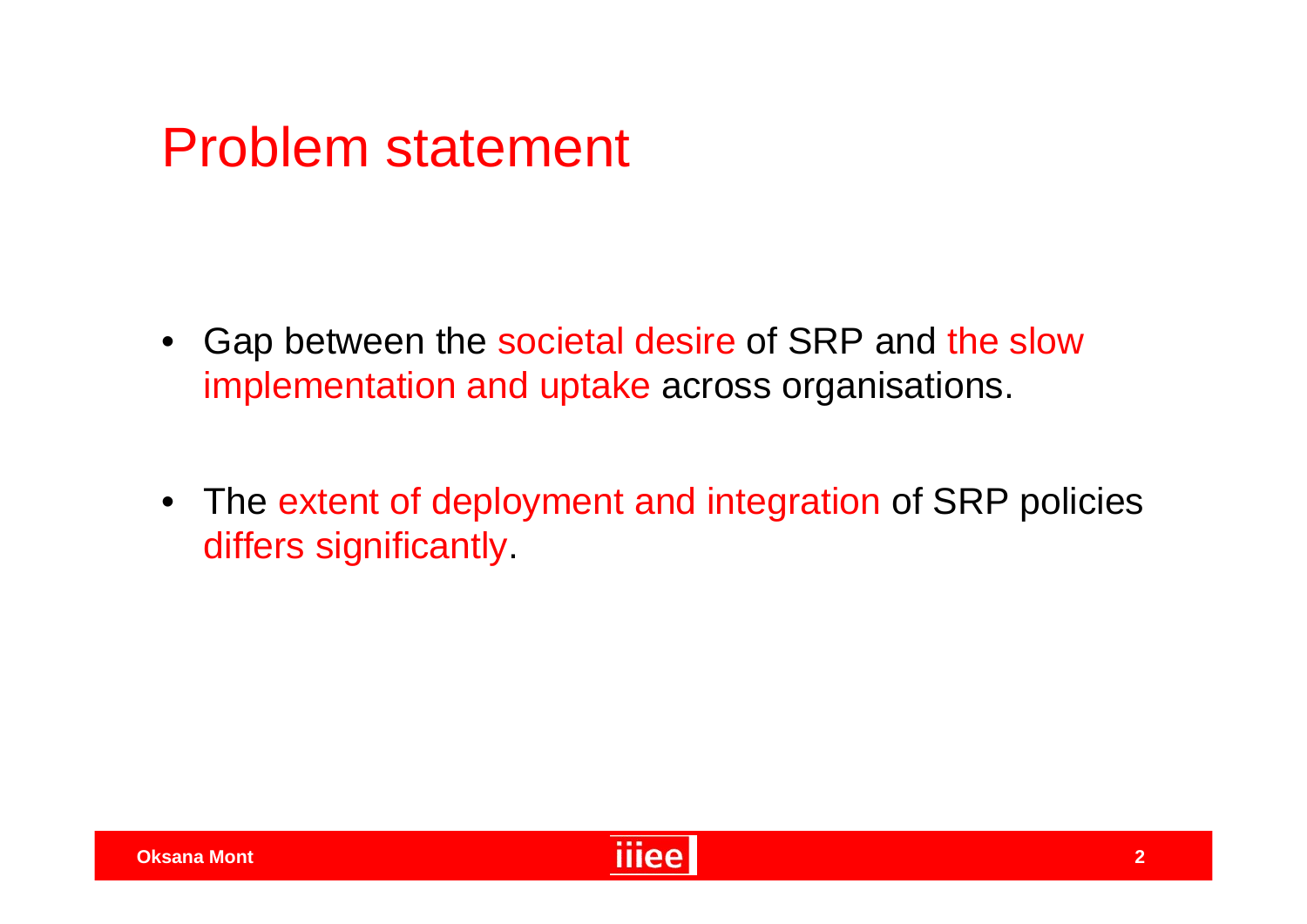

• To empirically examine how social issues are addressed in the narrower context of the purchasing function in Swedish public and private organisations.

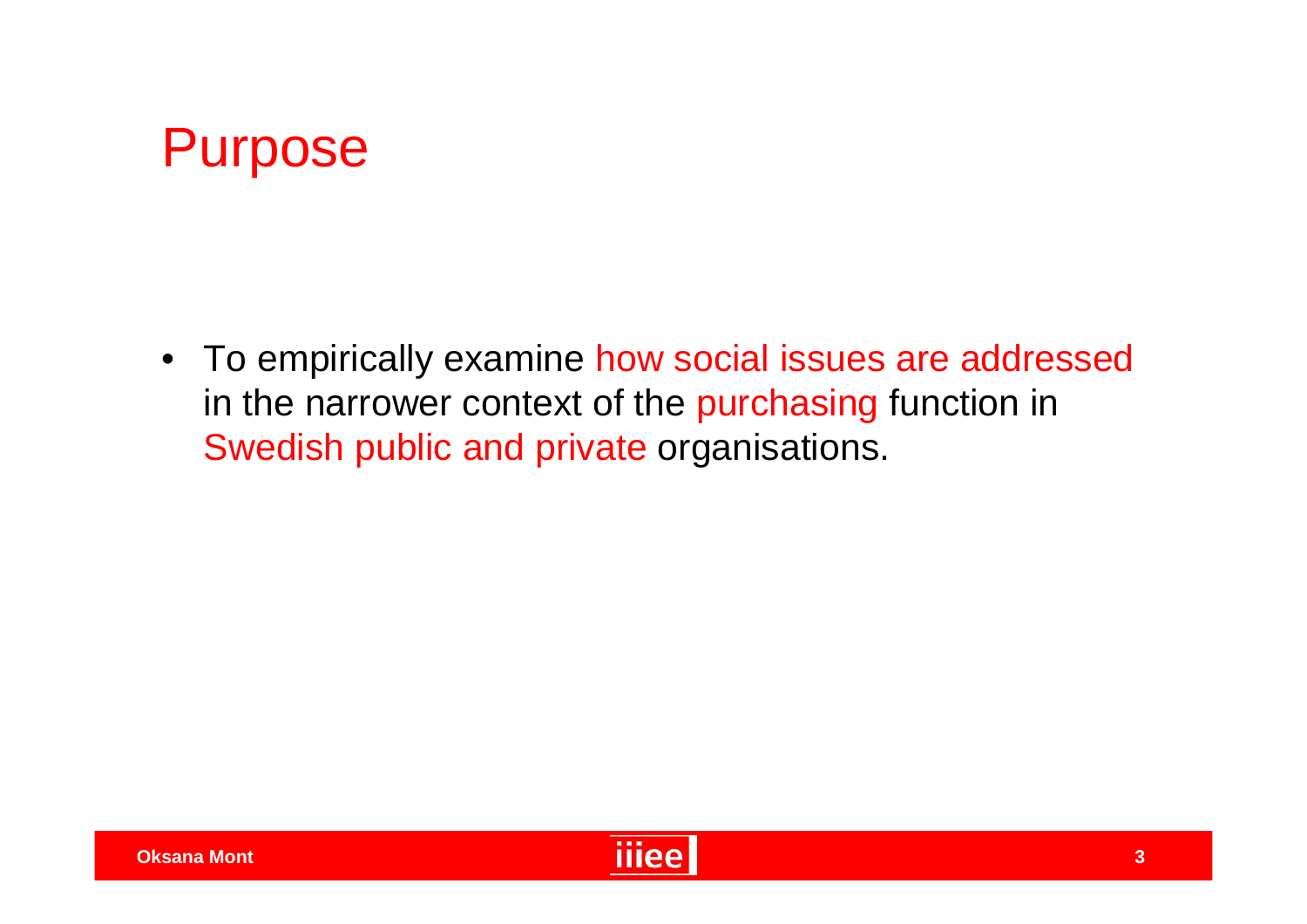#### Method

- Literature analysis
- Interviews with 20 organisations: business-to-business companies, producers of final products and public organisations, including state-owned companies, municipalities and regional authorities.
- Each interview 1-1,5 hours
- 30 questions, with multiple-choice and close- and openended questions.

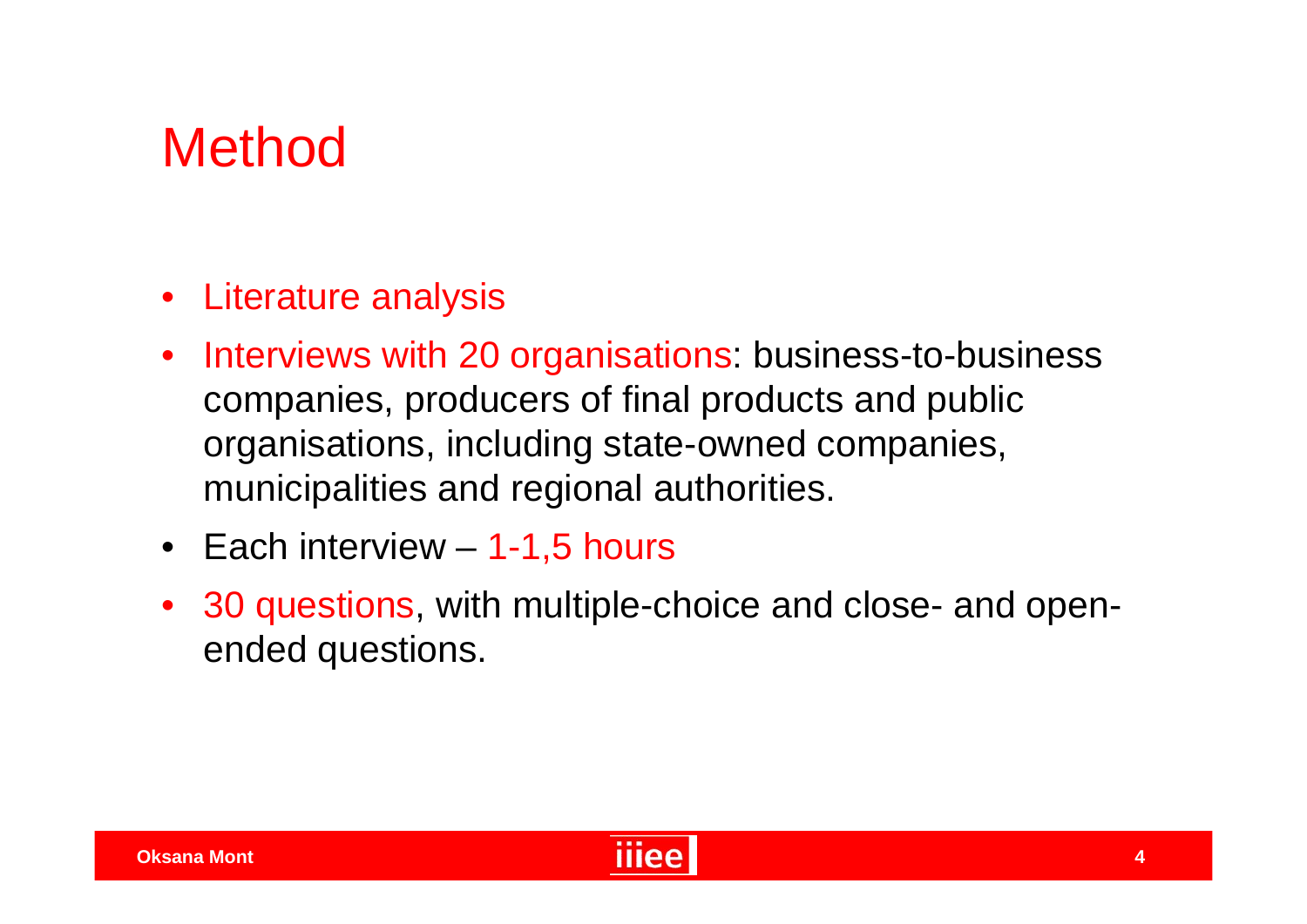#### Main findings

- Still risk management rather than value creation
- Big difference between the level and extent of SRP development
	- private > public organisations
	- $-$  B2C  $>$  B2B
- Expertise and customisation of tools
	- depend on the level of progress
	- problematic
		- monitoring business practices of suppliers
		- tailor-made tools

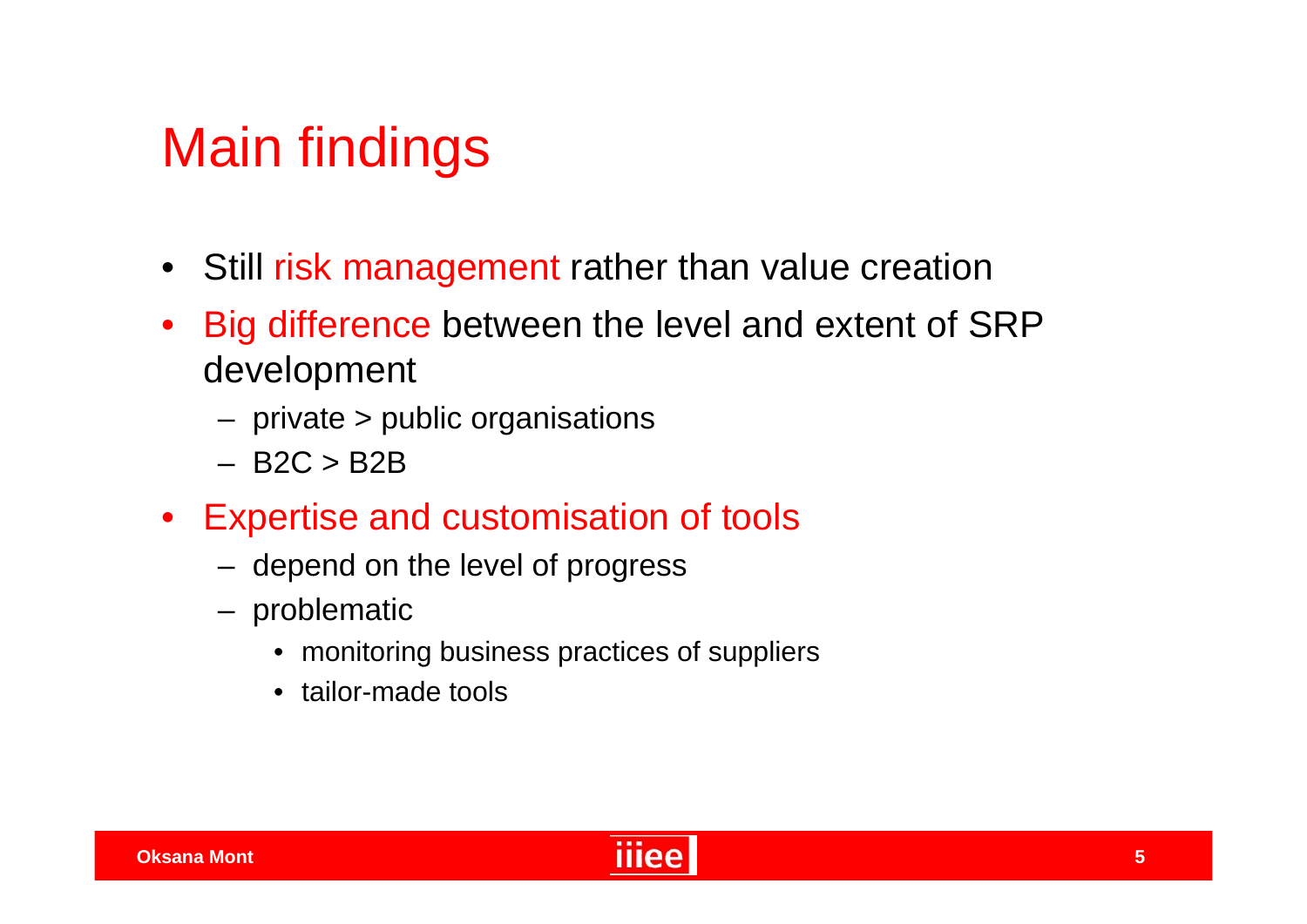#### Recommendations

- Coordinated approach for monitoring of suppliers
- Clearer position and the text of law
- Self-evaluation and benchmarking tool
- Continuous dissemination of best practises

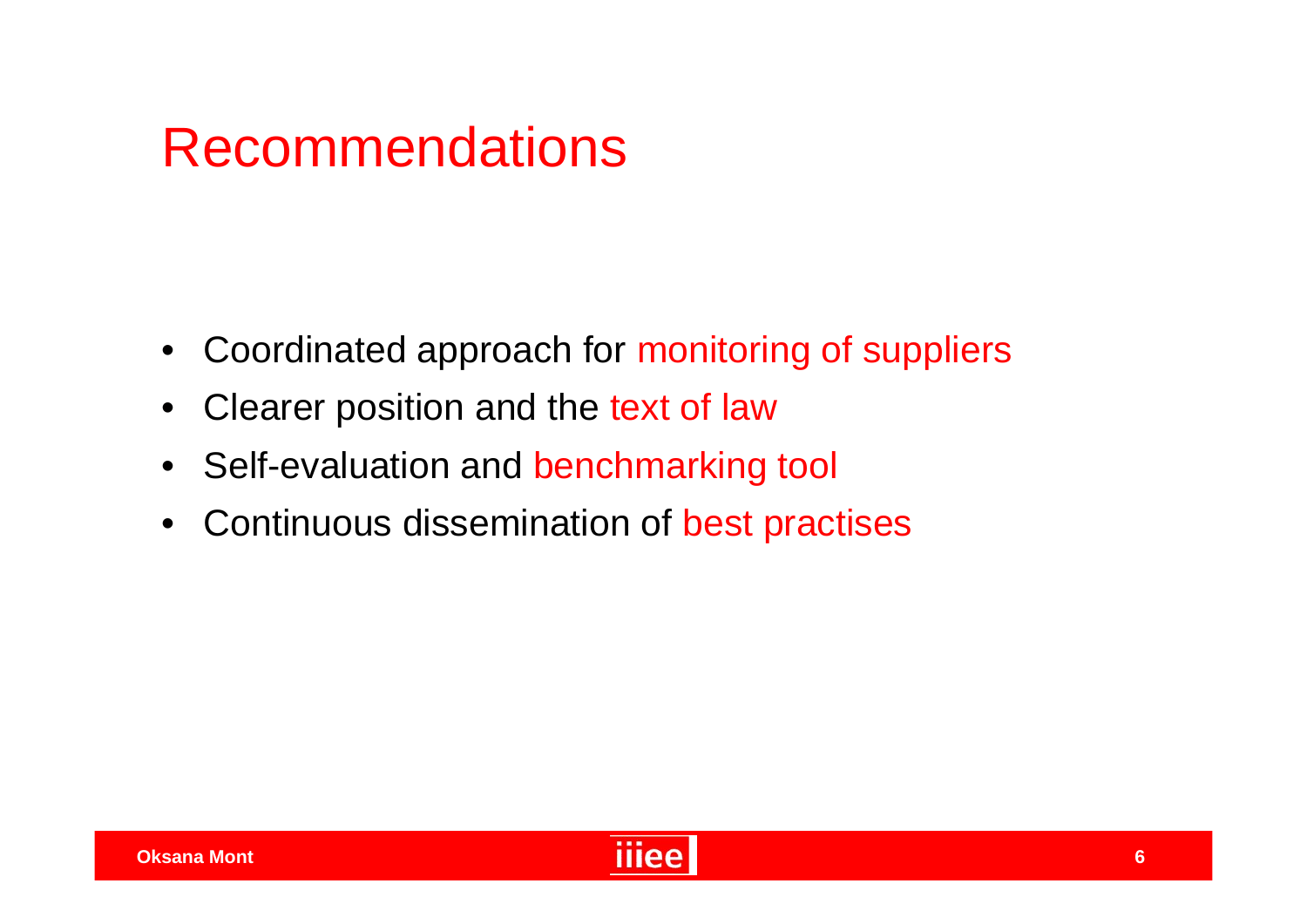## Socially responsible purchasing in Swedish organisations

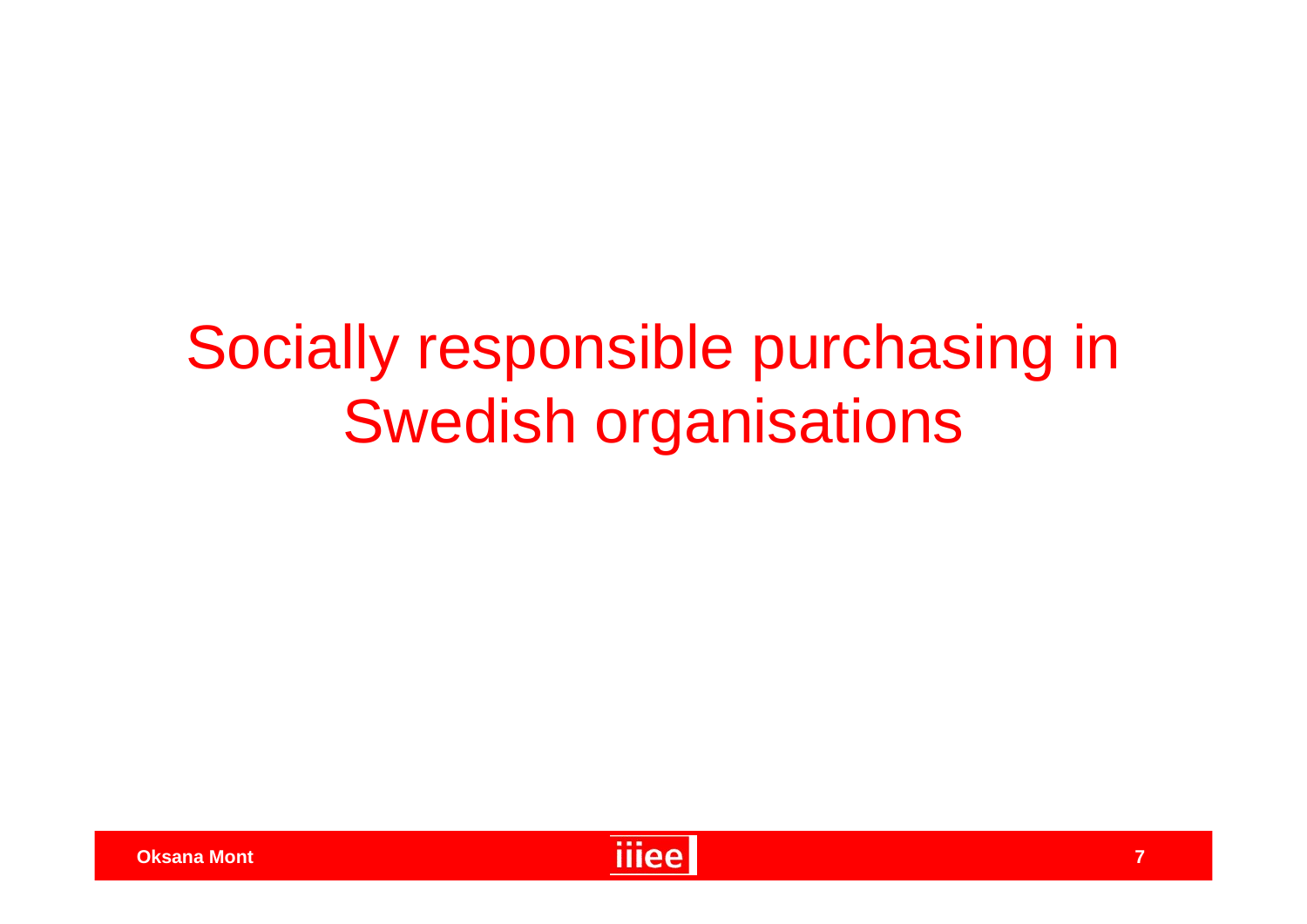#### External drivers for SRP

- Expectations of stakeholders, especially customers
- Public opinion and messages from opinion formers, NGOs and media
- **Maintaining legitimacy**
- Need to report on sustainability issues
- Participation in tenders
- **External evaluation and rating indexes**
- Participation in development of international standards on social issues
- For public organisations political vision in Sweden and decision of politicians



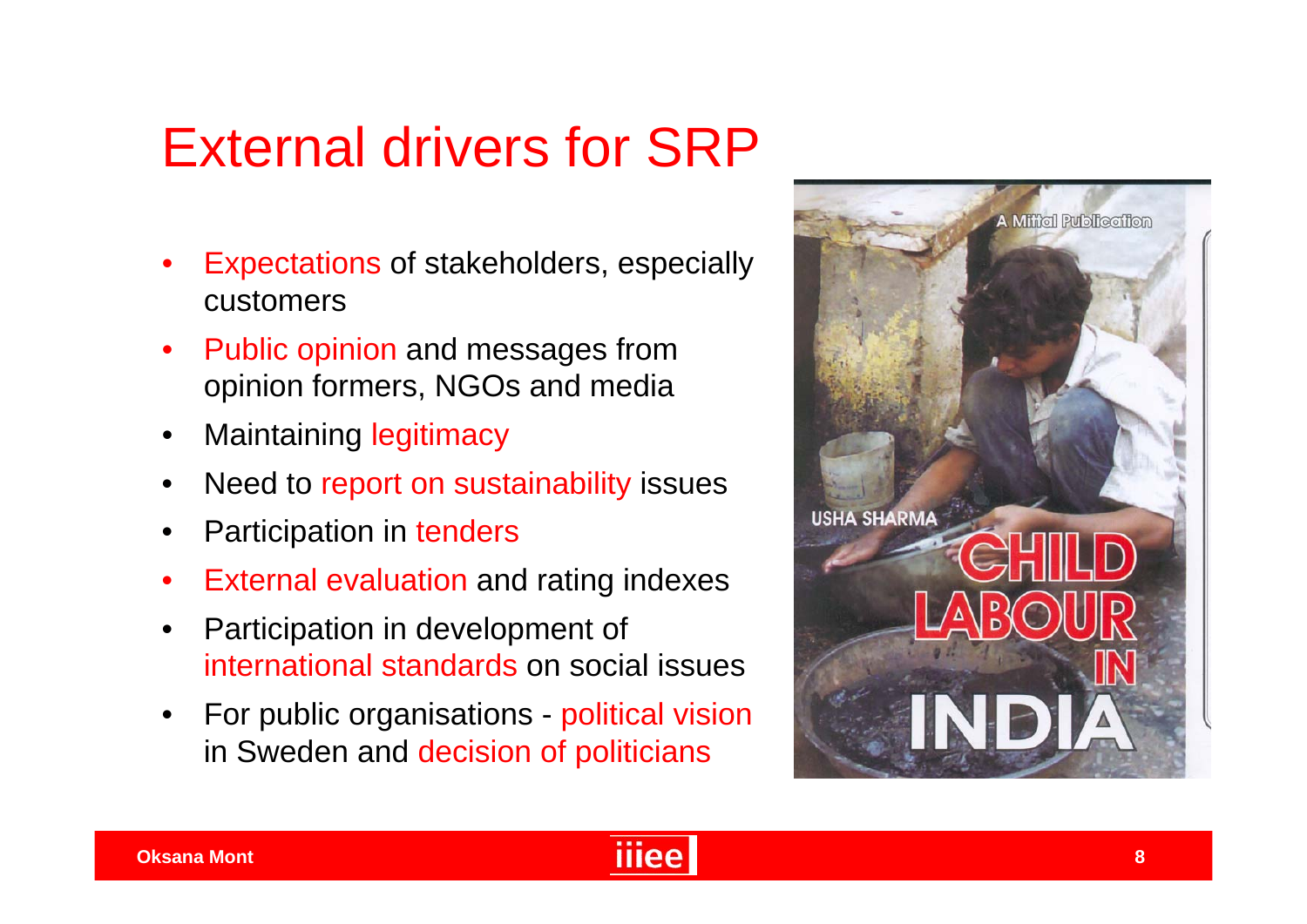#### Internal drivers for SRP

- Risk reduction and => cost reduction
- Organisation's vision, policy or Code of Conduct
- Protecting the brand name
- Employees feel proud about set of values
- A champion in organisation http://www.stolenchildhood.net/entry/ejf-report-children-behind-textile-products/



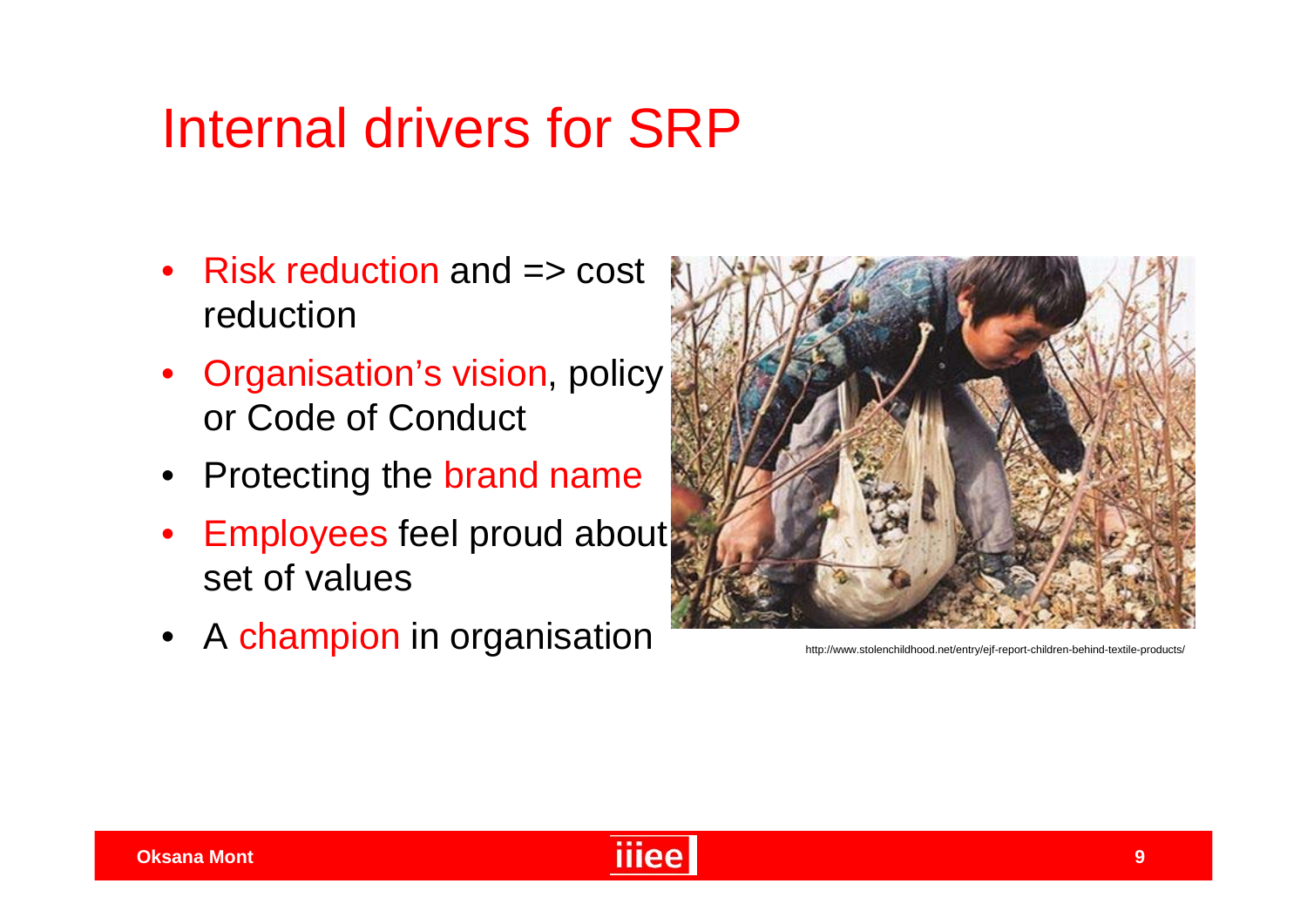#### External barriers for SRP in Sweden

- The market is not ready for strict purchasing criteria
- Impossible to ensure compliance of all suppliers
- Lack of court cases for interpreting the the text of law
- Absence of legislation that would demand European or Swedish companies to include social and ethical criteria in purchasing



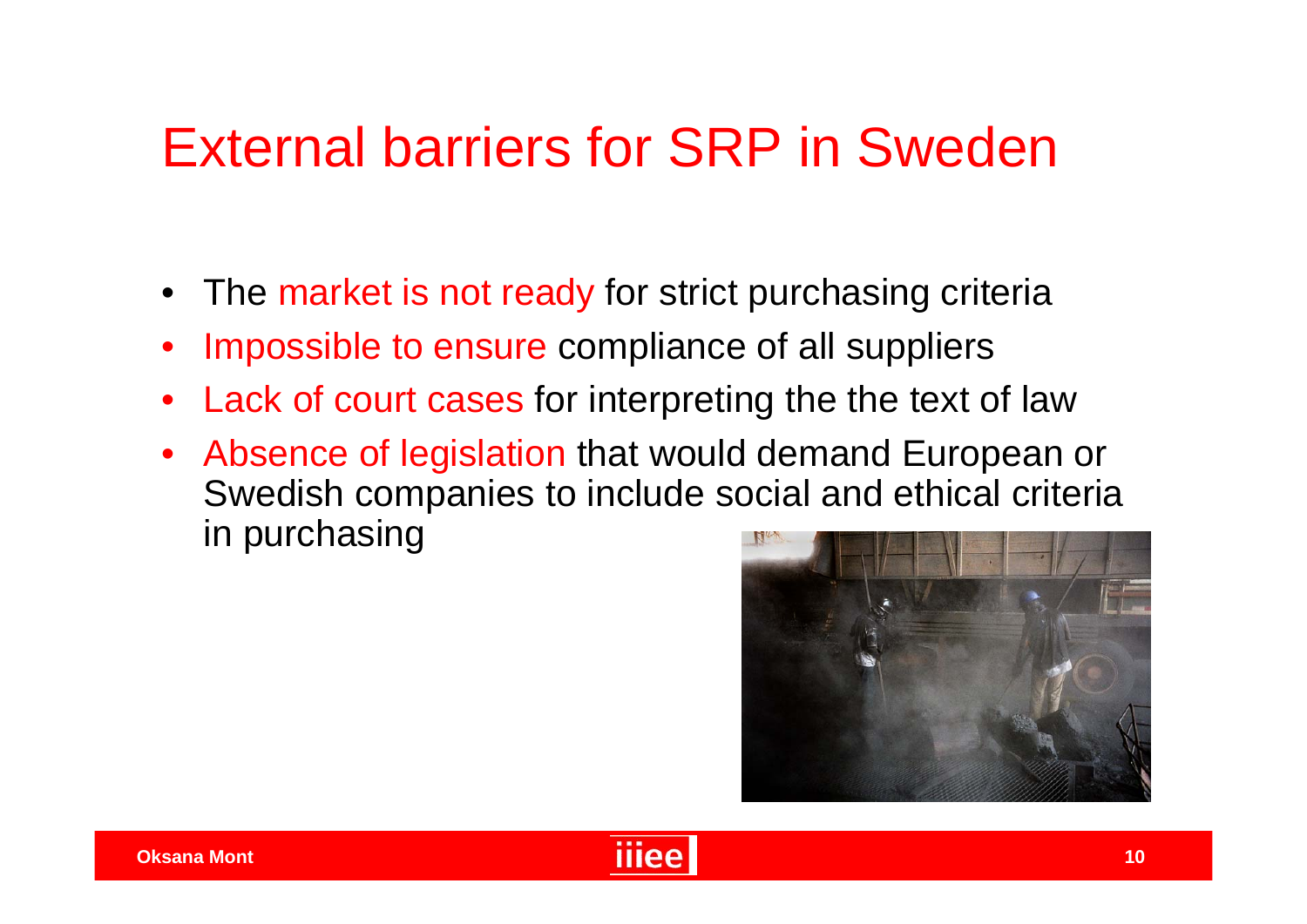#### External barriers for SRP outside Europe

- Different cultures of working
- Low level of environmental and social standards and expectations
- Suppliers' workers themselves become a barrier
- Barriers for companies to verify information presented by suppliers false information and double accounting
- High level of corruption in different countries
- Concerns about legality of social public purchasing - social criteria can be seen as barriers to free trade and fair competition



http://www.chinaherald.net/uploaded\_images/cotton2-707361.jpg

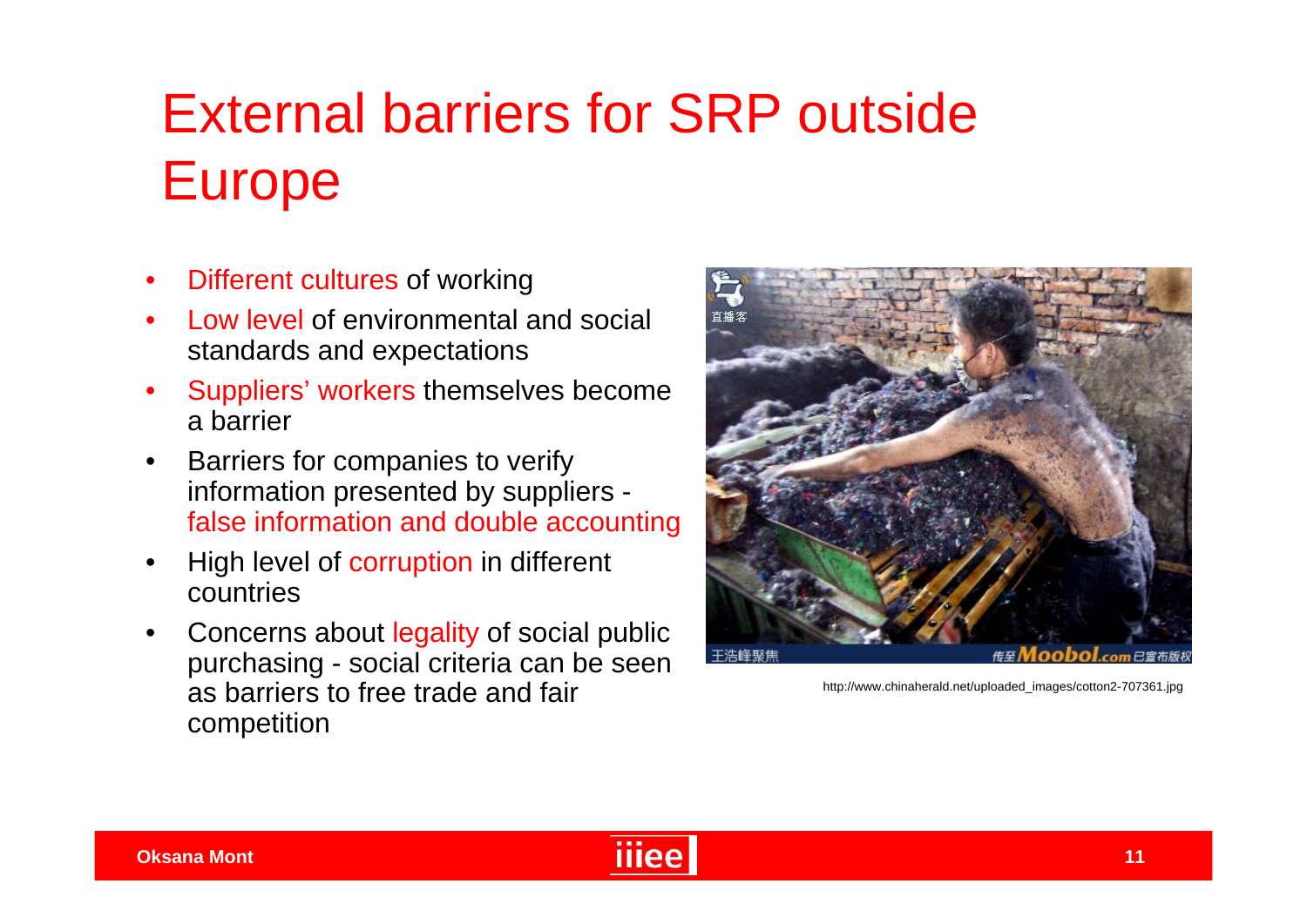#### Internal barriers for SRP

- Top management may lack understanding of SRP consequences for organisation
- Information availability and time consuming internal information collection
- Lack of cooperation between different purchasing units
- Lack of knowledge and time for developing purchasing criteria and tailored training kits
- Lack of resources for auditing all suppliers
- Lack of practical tools and updated information

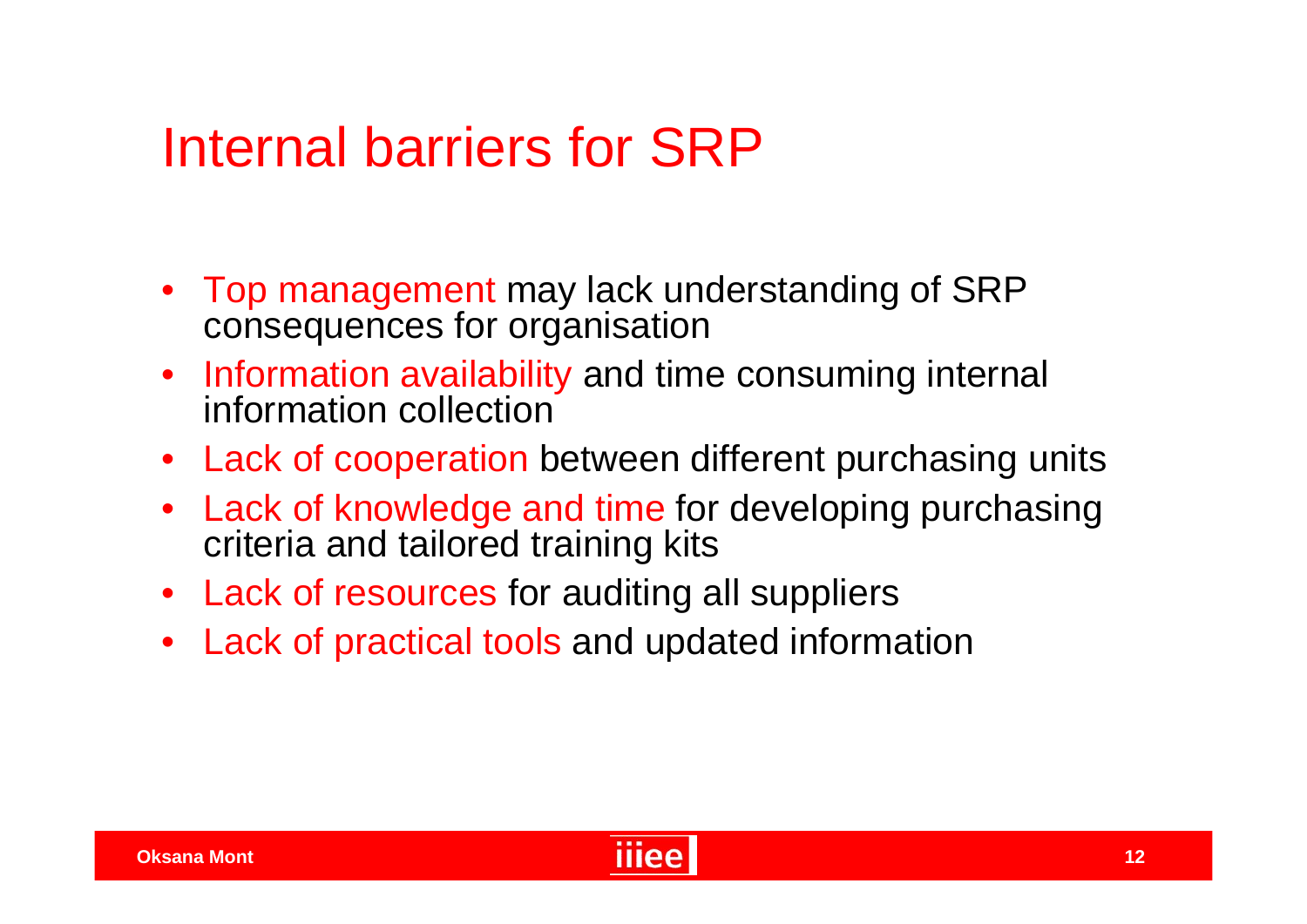#### Products in focus

- Strategic products and products and materials related to production
	- Volume or size of purchase
	- Level of risks associated with product performance
	- Societal attention to specific products
- Products visible to employees in Swedish companies office supplies and equipment, transport and food
- Consultancy services

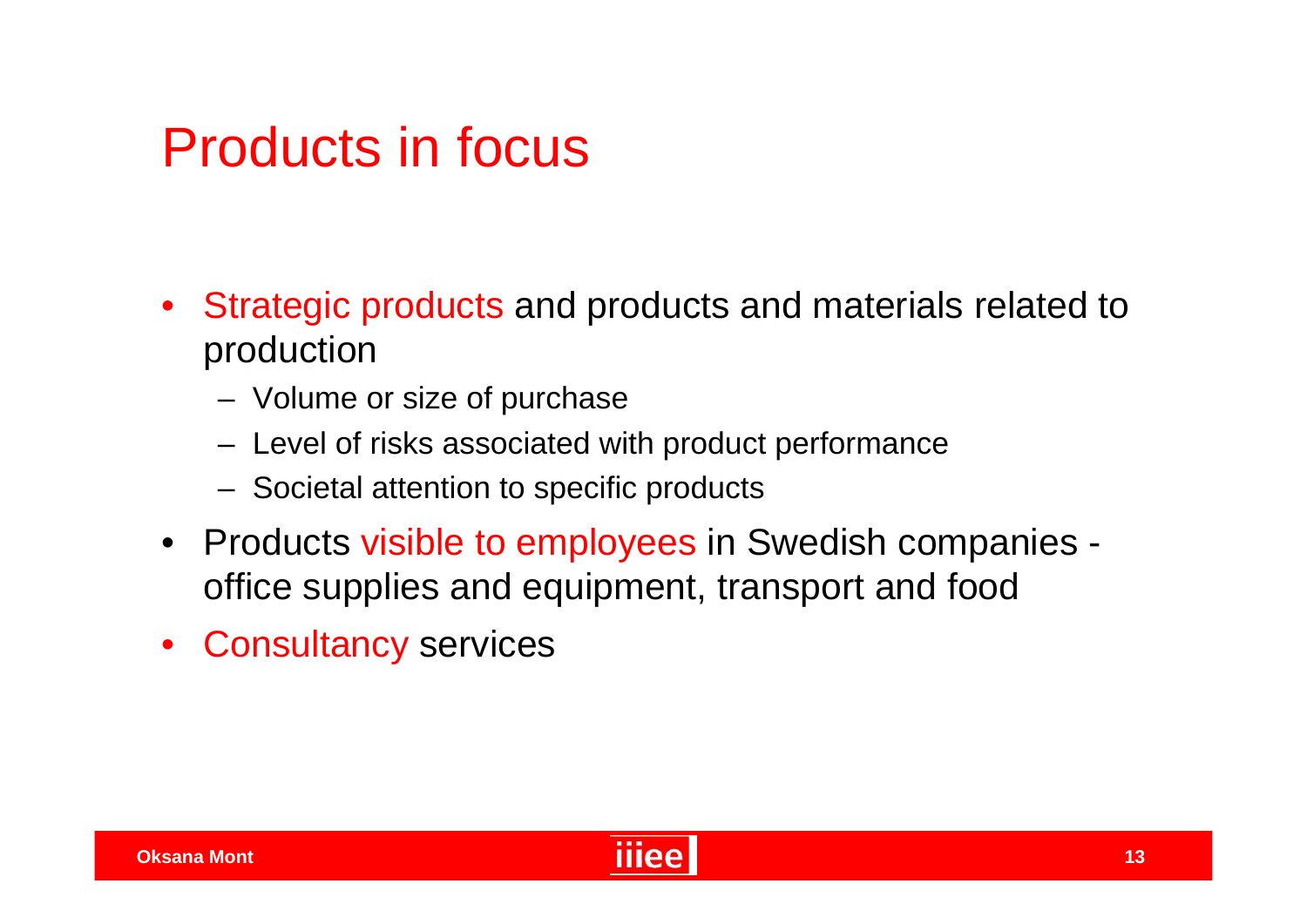#### Social aspects in focus

| Aspects of labour practices and decent work   | employment                                       | 10             |
|-----------------------------------------------|--------------------------------------------------|----------------|
|                                               | labour/management relations                      | 9              |
|                                               | occupational health and safety                   | 12             |
|                                               | training and education                           | $\overline{1}$ |
|                                               | diversity and equal opportunity                  | 3              |
| Human rights performance indicators           | investment and procurement practices             |                |
|                                               | non-discrimination                               | 9              |
|                                               | freedom of association and collective bargaining | 10             |
|                                               | child labour                                     | 12             |
|                                               | forced and compulsory labour                     | 12             |
| Society performance indicators                | community                                        | 3              |
|                                               | corruption                                       | 5              |
|                                               | public policy                                    |                |
|                                               | compliance                                       | $\overline{7}$ |
| Product responsibility performance indicators | customer health and safety                       | $\overline{2}$ |
|                                               | product and service labelling                    | 4              |
|                                               | marketing communications                         |                |
|                                               | compliance                                       | 3              |

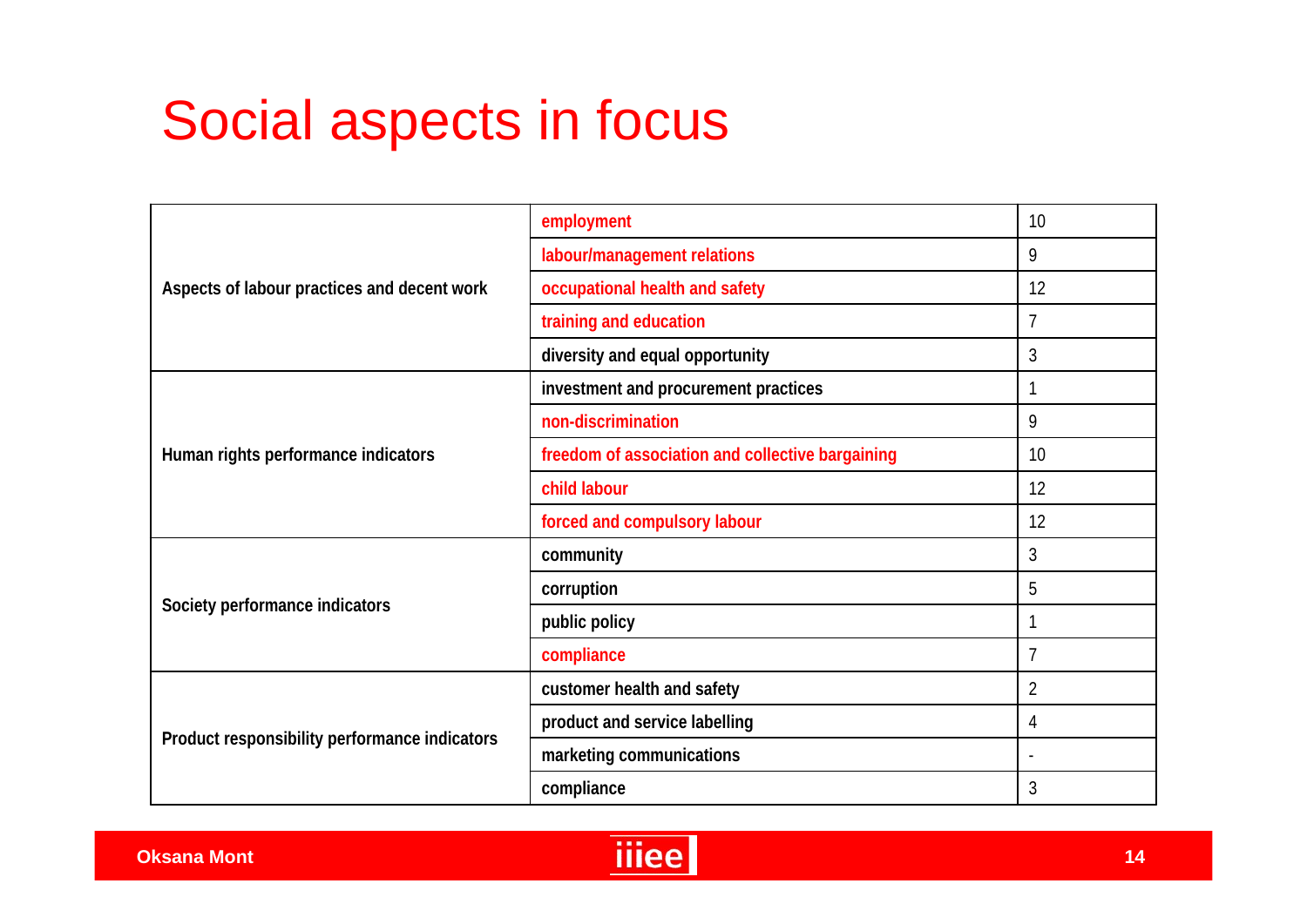#### Developing Code of Conduct and setting goals

- Purchasing Policy and/or Code of Conduct with social aspects
- Action Plans for integrating social aspects into purchasing criteria and procurement guidelines
	- Attach to every procurement contract
	- Suppliers signing the contract with social criteria
	- Access through IT system

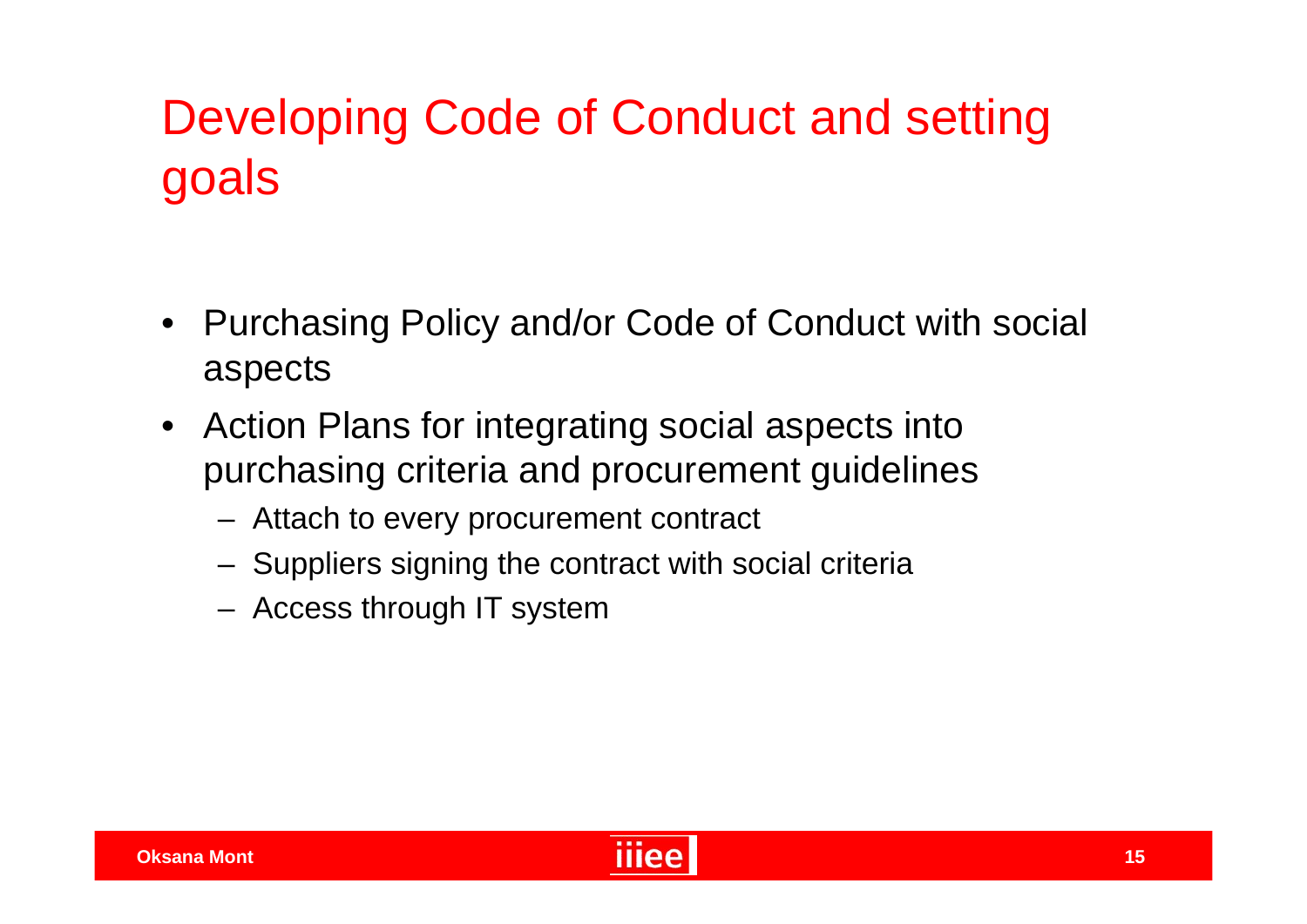#### Assurance practices

- Public organisations and many private companies few audit suppliers
- The critical suppliers are chosen based on
	- importance in process quality
	- customers value
	- business considerations (production volume)
	- from social point of view
- Developed own procedures and tools for:
	- supplier requirements
	- supplier audits and development
	- evaluation of sub-suppliers

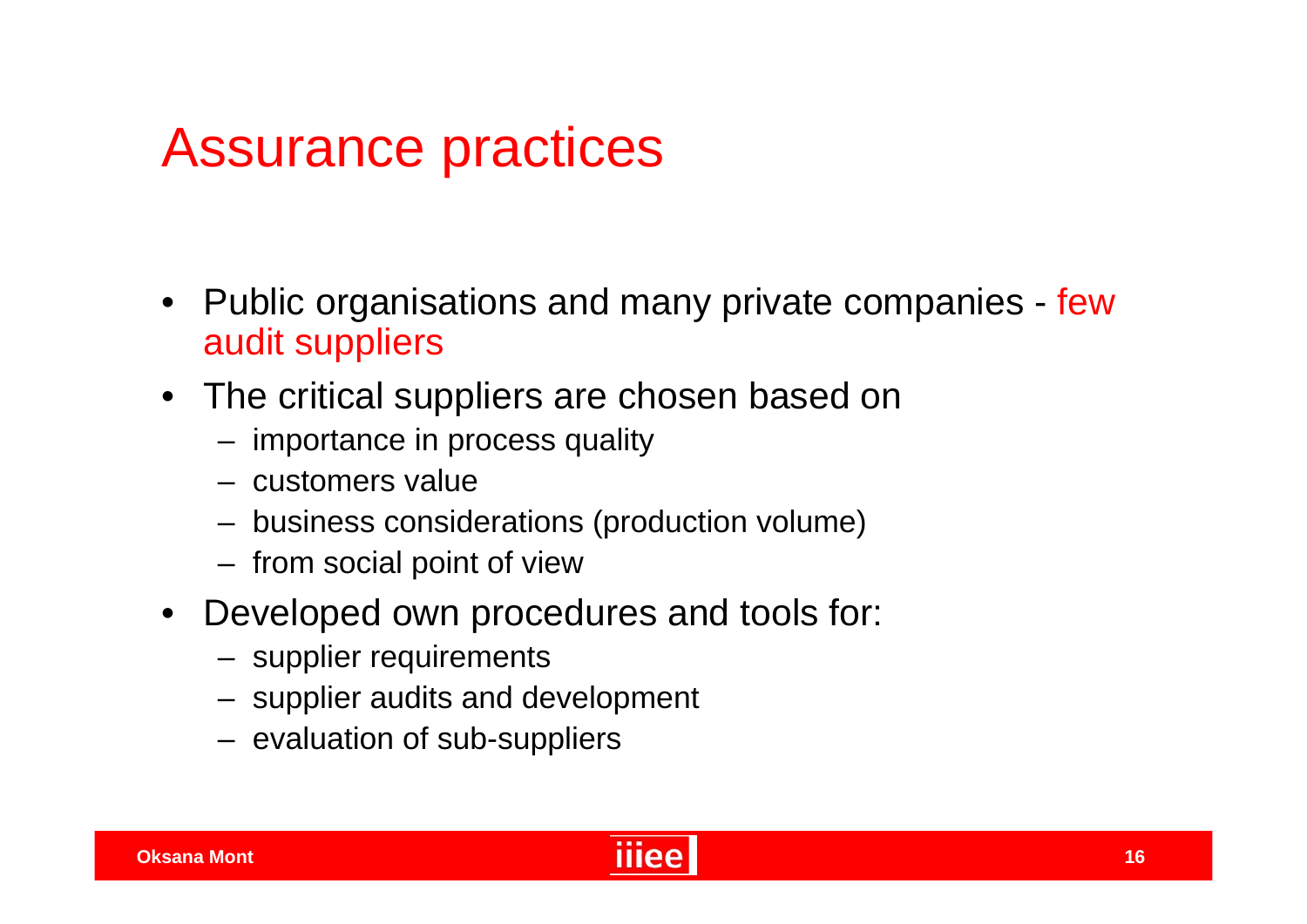#### Examples of assurance practices

- SKF regularly audits 200 of critical suppliers (100%) and plans to evaluate the rest of suppliers (5000)
- IKEA almost 100% of all first-tier suppliers being audited (1300), the level of compliance differs
- Indiska is starting work with second tier suppliers

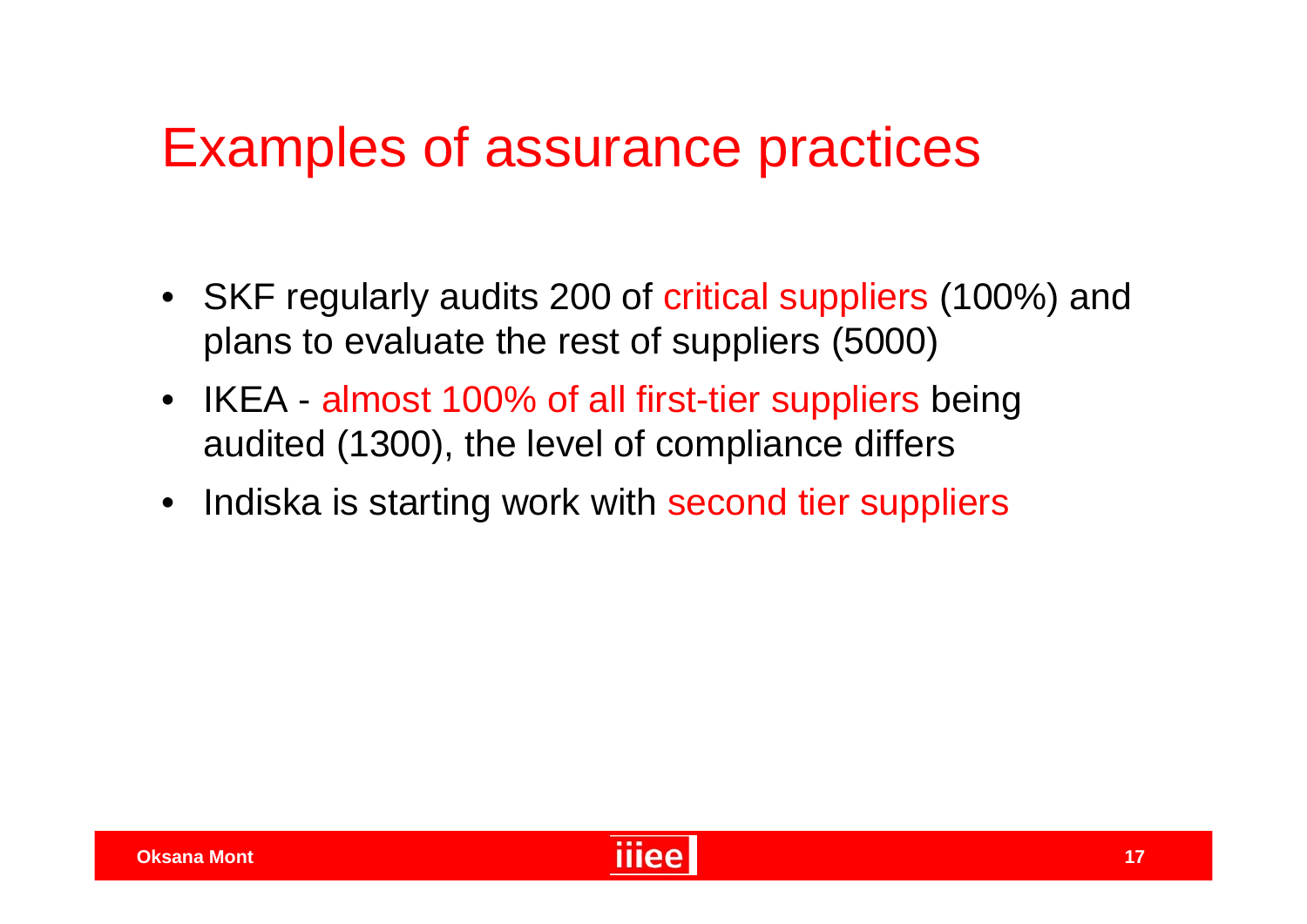#### External vs. Internal auditors

| <b>Pros for internal auditors</b>                                  | <b>Pros for external auditors</b>                                                     |  |  |  |
|--------------------------------------------------------------------|---------------------------------------------------------------------------------------|--|--|--|
| Creates internal capacity and skills<br>for extracting information | Provides credibility to focal<br>organisation - external verification                 |  |  |  |
| Higher possibility to establish long<br>term relation              | Creates possibilities for economies<br>of scale and for auditing 100% of<br>suppliers |  |  |  |
| Might be cheaper in the long run                                   | Might be cheaper in the short run                                                     |  |  |  |
| <b>Cons for internal auditors</b>                                  | <b>Cons for external auditors</b>                                                     |  |  |  |
| Audits might be biased                                             | Missing out on "silent information"                                                   |  |  |  |
| Difficult to guarantee the results – who audits the auditors?      |                                                                                       |  |  |  |

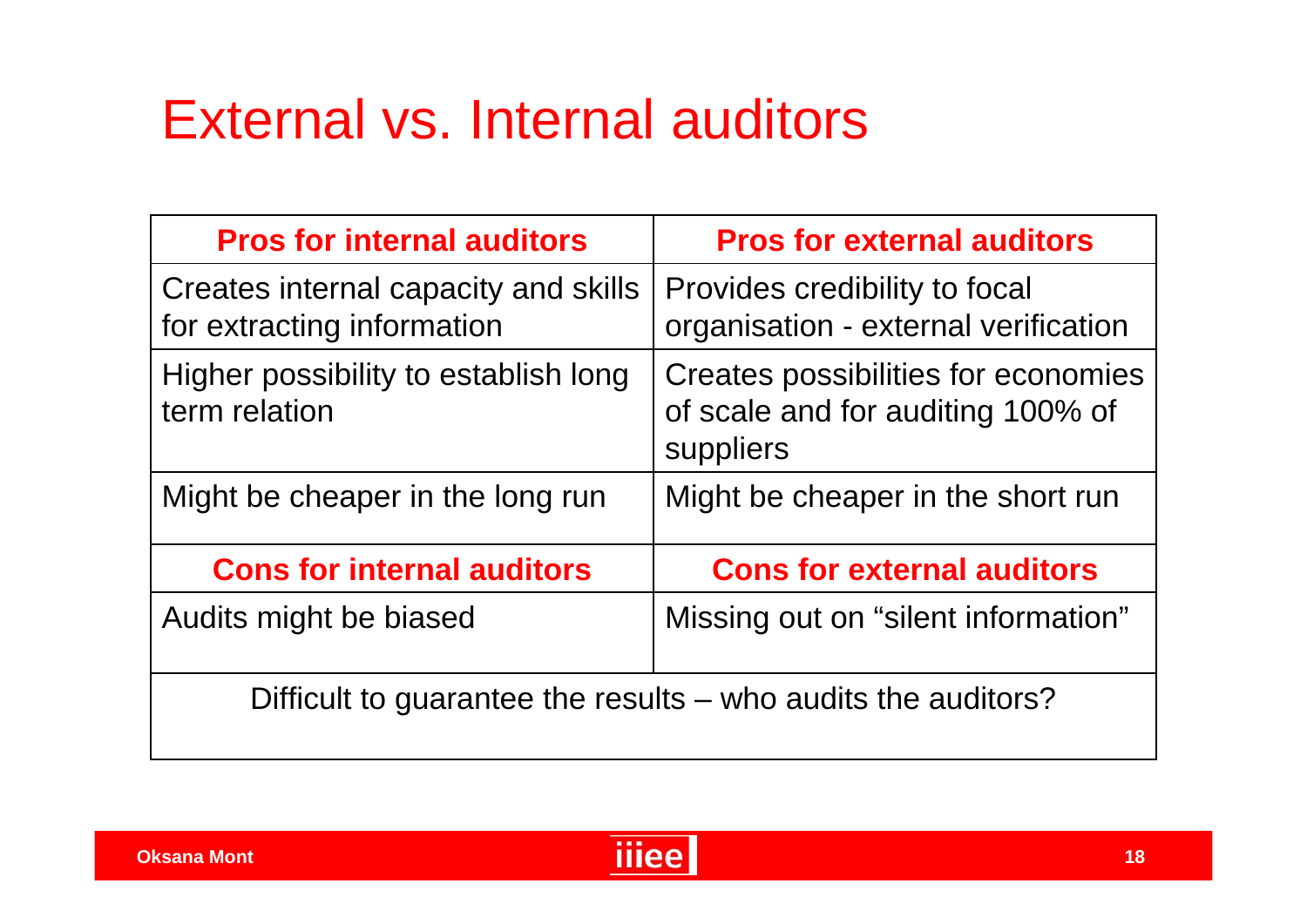#### Need for tools for socially responsible purchasing

- Initial stage tools for translation of Codes of Conduct into purchasing criteria
- Basic stage implementation tools
- Advanced stage internal expertise and customised tools

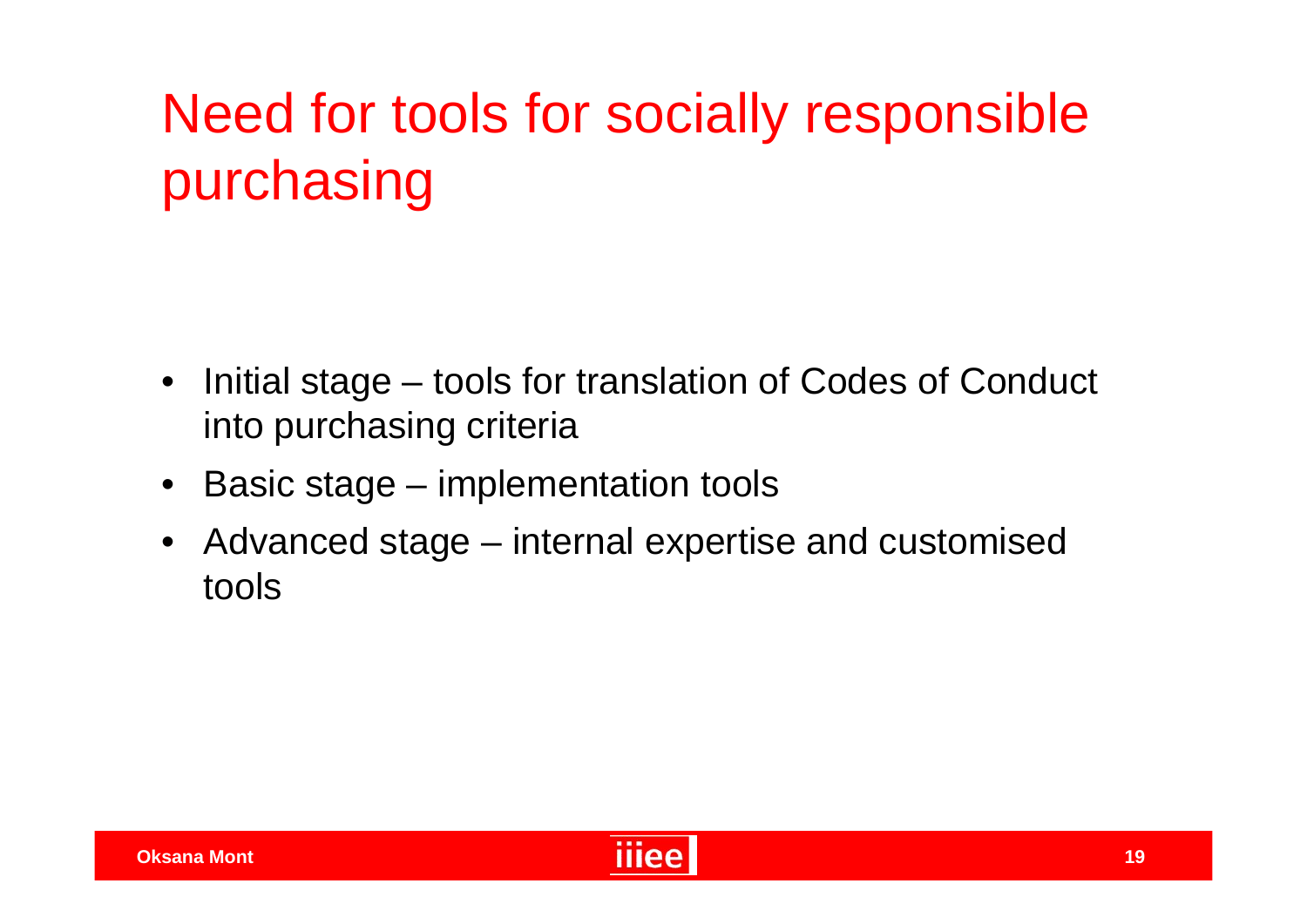#### The cost of socially responsible purchasing

- Not easy to link to financial performance
- Initially might lead to increased prices, but in the long run should not have much impact
- Production costs of suppliers are < 10% of the final product price – not much impact
- What is the cost of lost http://fashioninganethicalindustry.org/!file/Protest+about+the+working+conditions+in+factories.jpg/<br>
reputation



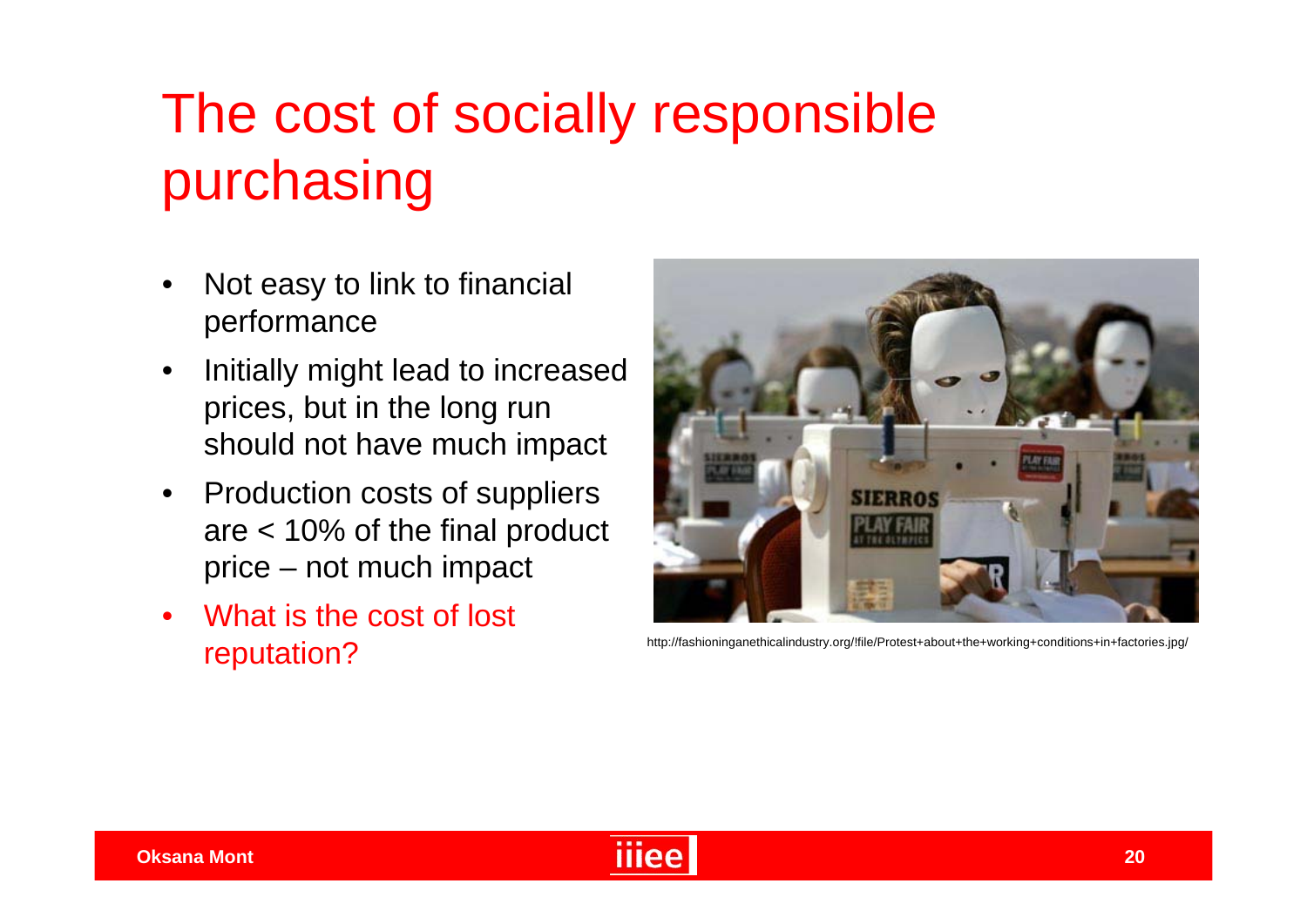#### Best practices: integrating SRP in focal organisation

- Cascade implementation of the Code of Conduct
- Finding the tipping point (time or argument) to win veterans
- Education and training in the organisation
- Identifying clear messages
- Collaboration for learning on social issues

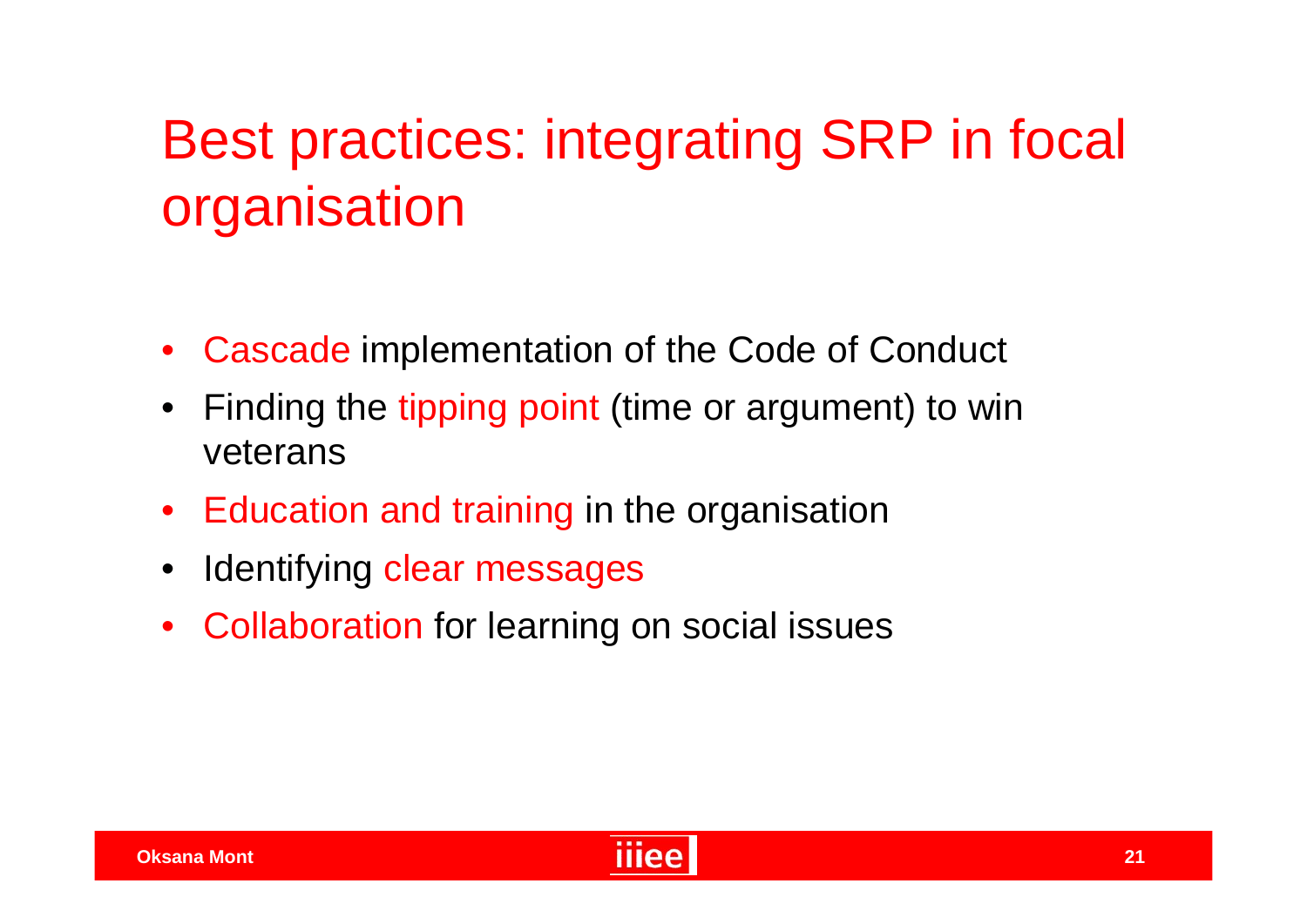#### Best practices: integrating SRP in supply chain

- Collaboration with suppliers, not just putting demands
- Encouraging suppliers award
- Empowering workers of suppliers by informing about their rights
- Help companies work with **SMEs** through bringing them into associations
- Coordinated follow-up of suppliers
- Shorten supply chains by reducing the number of intermediaries

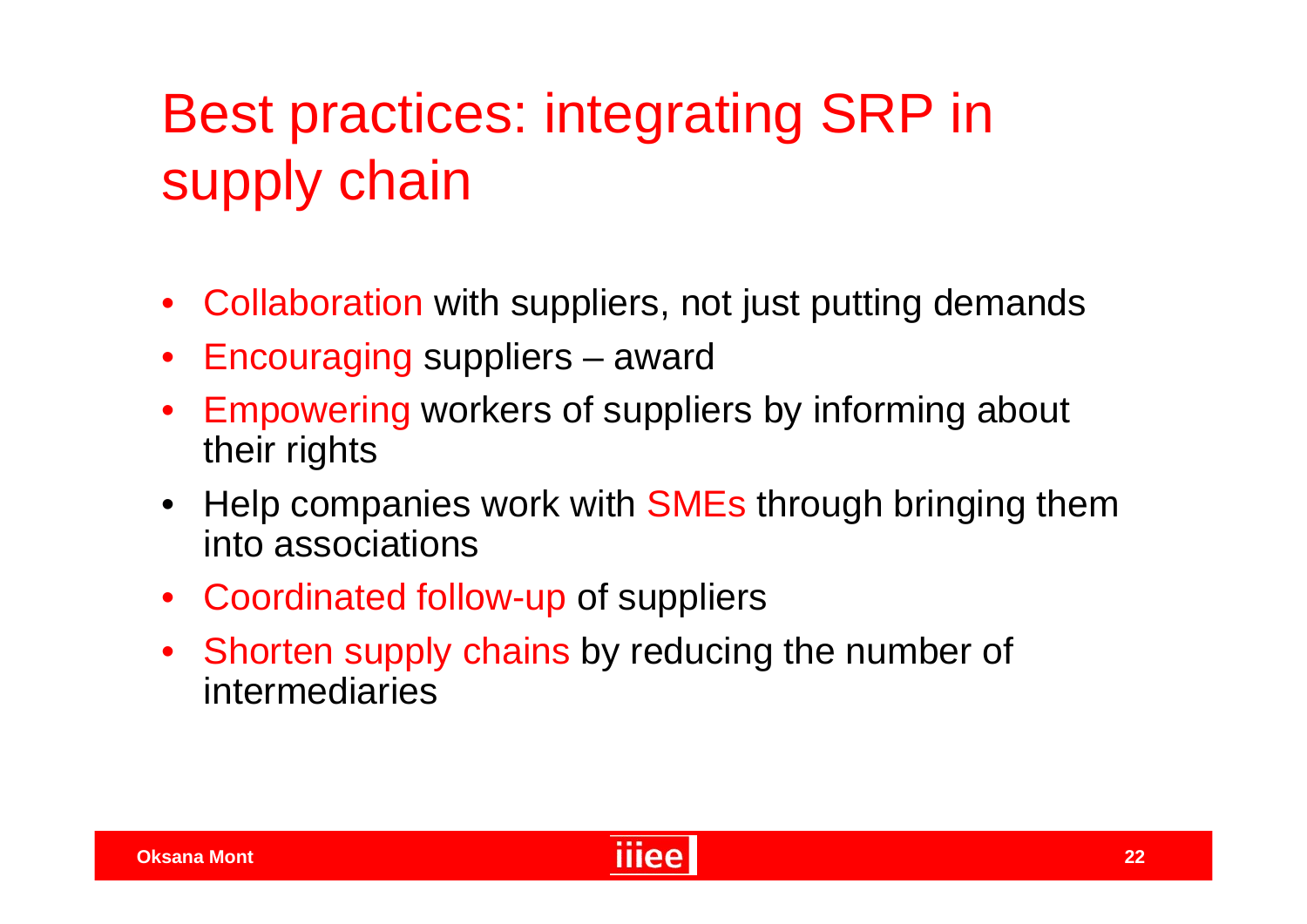#### Information sources

- General international principles, such as UN conventions, ILO principles or Global Compact
- Industry associations, e.g. FBWW & ITGLWF
- Sector-oriented initiatives, BASTA & FWF
- Social and Fair Trade labels and GRI guidelines
- Leading companies: Levi Strauss
- Business forums: BSCI, BSR, BLIHR, Teknik Företagen and MSR
- NGOs: SwedWatch, Global Utmaning
- Standards: ISO 26000 or SA 8000
- Consultancies: e.g. KPMG & PriceWaterHouseCoopers

#### **23**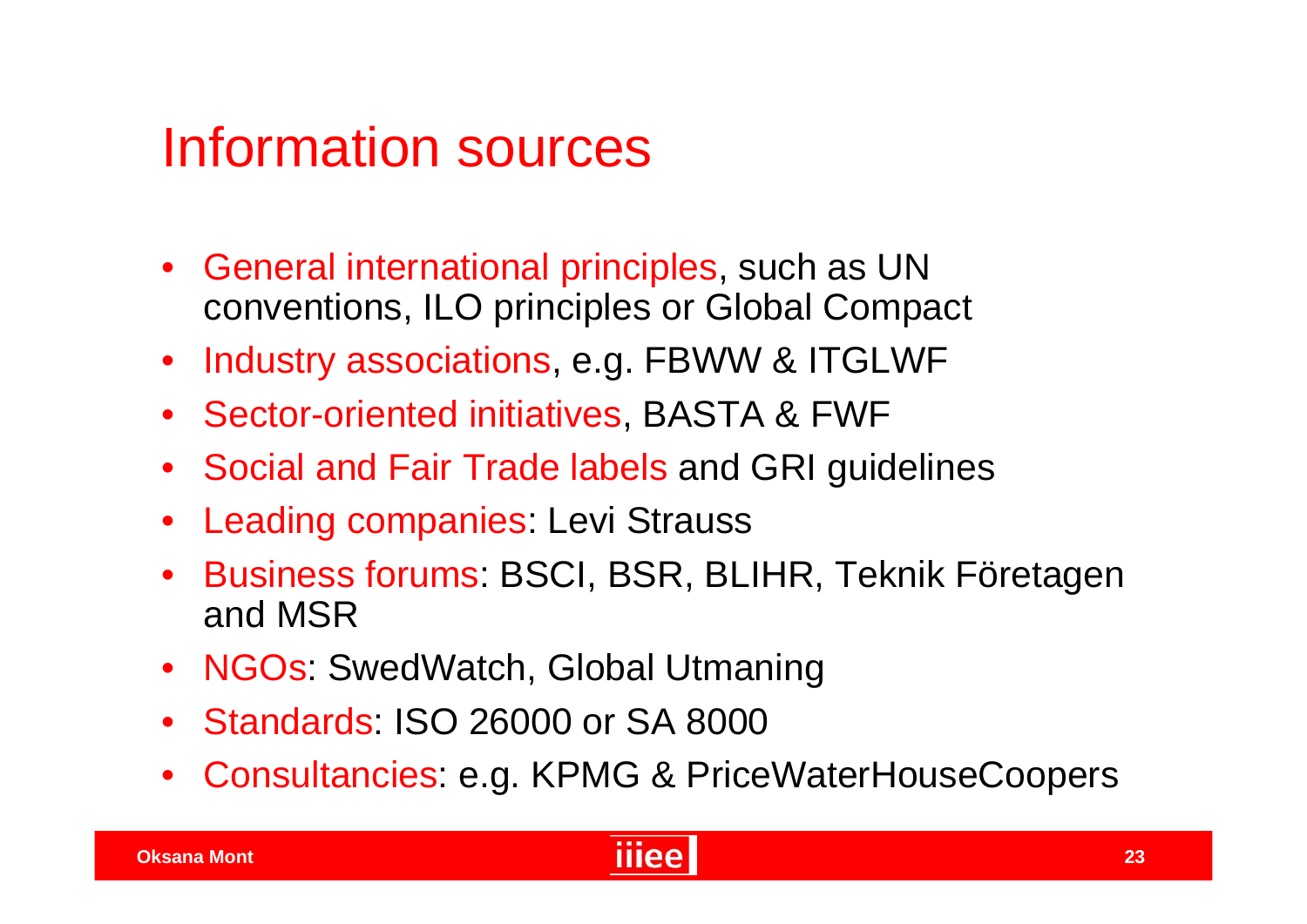## How to further socially responsible purchasing?



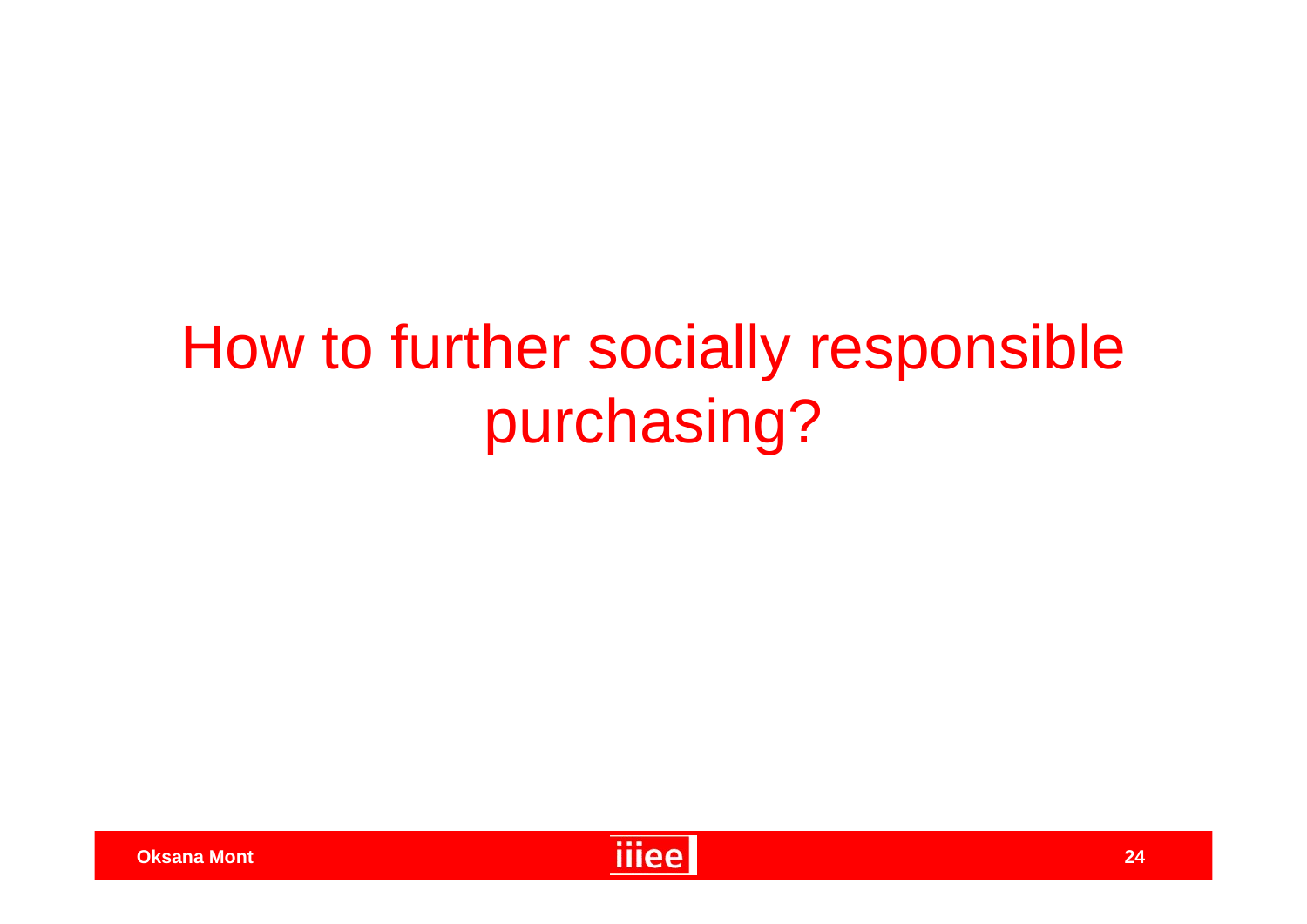#### Development stages of SRP in supply chain



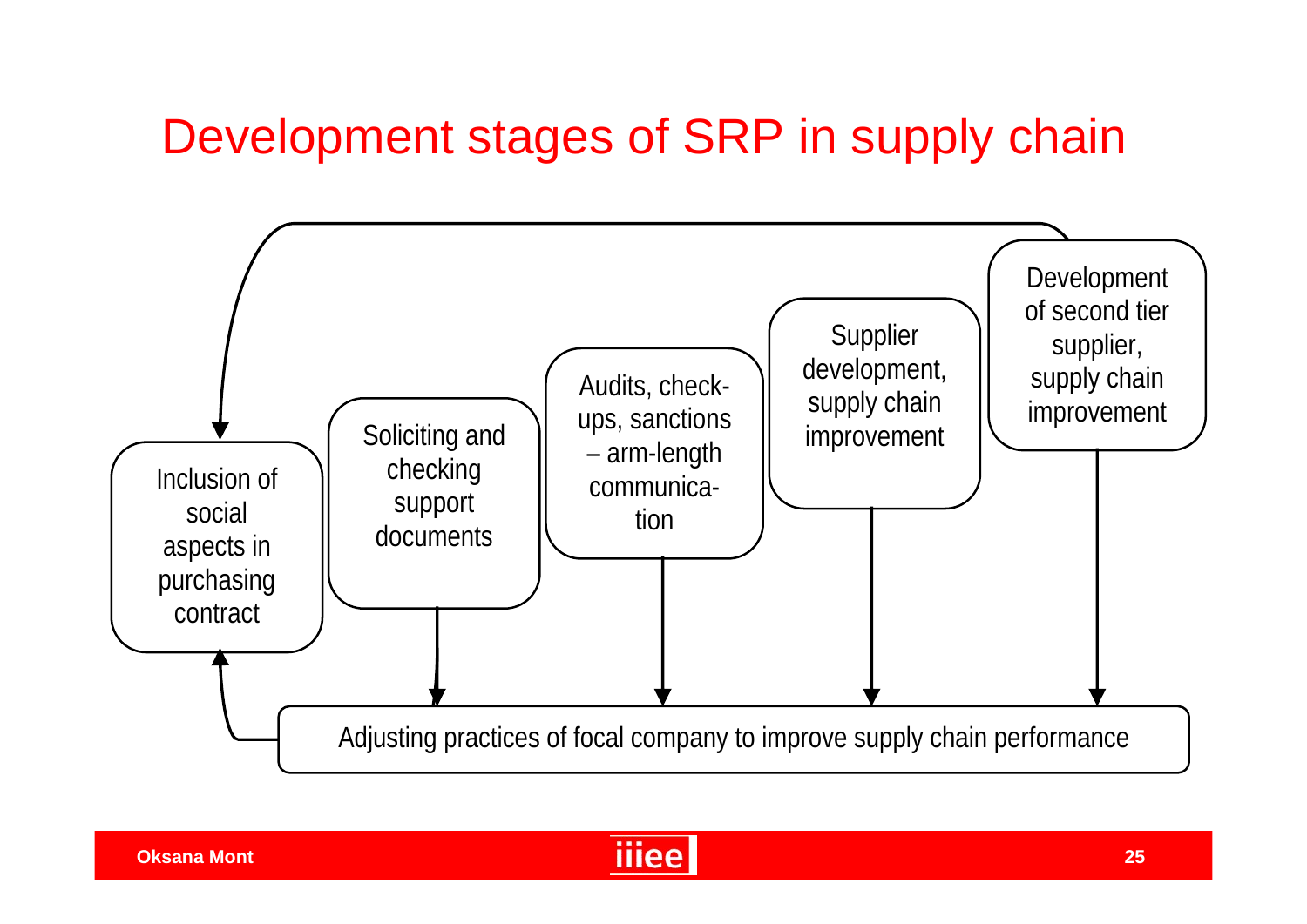# **SRP**